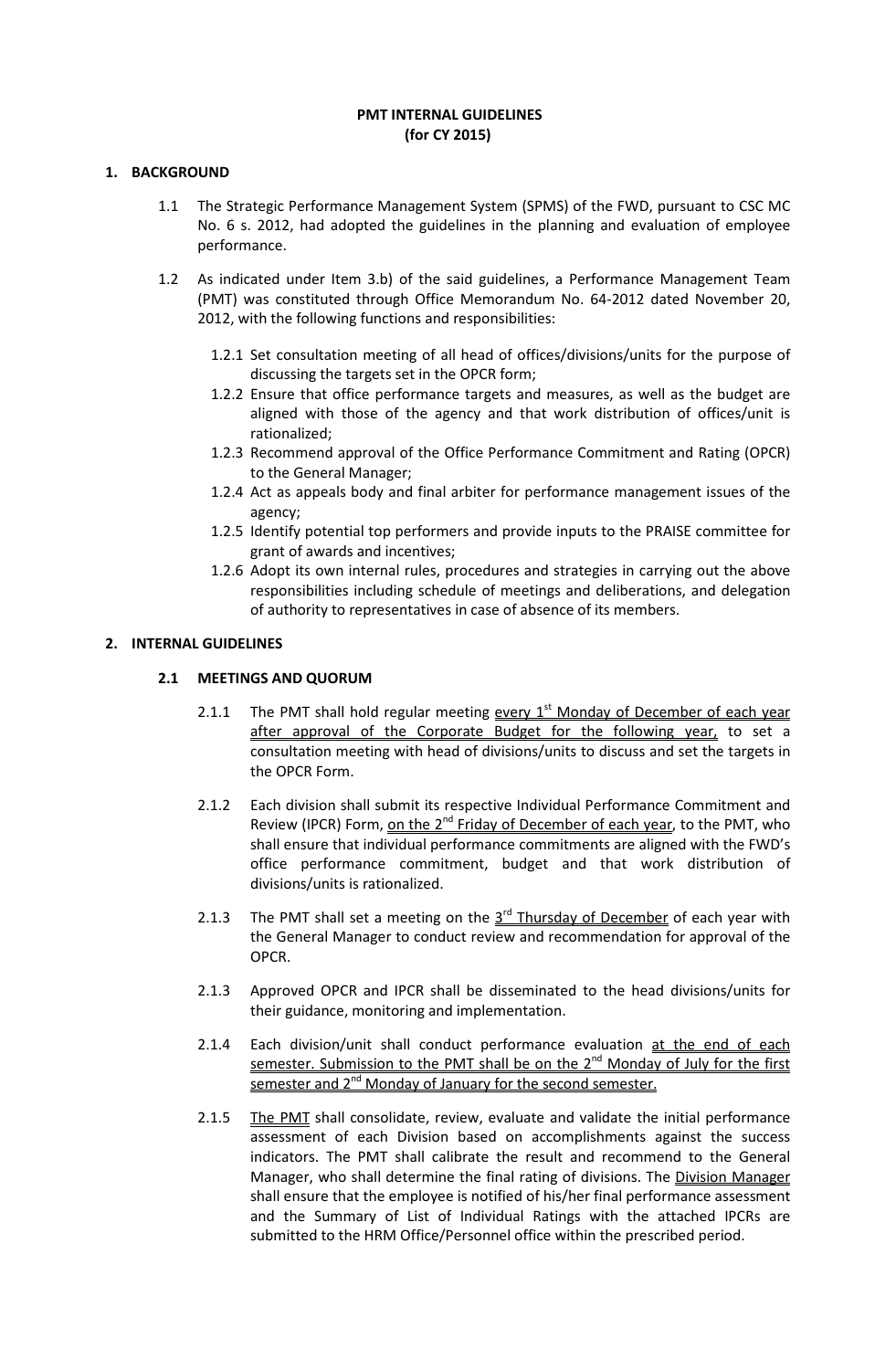- 2.1.6 An annual Performance Review Conference shall be conducted by the General Manager and the PMT every 3<sup>rd</sup> Thursday of January for the purpose of discussing the Office assessment with concerned Head of Divisions. Any issue/appeal/protest on the Office assessment shall be articulated by the concerned head of division and decided by the General Manager during this conference, hence the final rating shall no longer be appealable/contestable after the conference. (CSC MC 6 S. 2012) Result of assessment shall be submitted to the General Manager every  $4^{\text{th}}$ Friday of January and to the CSC not later than the  $1<sup>st</sup>$  Monday of February every year.
- 2.1.7 Based on the annual Performance Review, the PMT shall identify potential top performers and provide inputs to the PRAISE committee for grant of awards and incentives.
- 2.1.8 All meetings of the PMT shall be presided over by the Chairperson, or in his/her absence, the HR Officer.
- 2.1.9 In every meeting, the presence of majority of committee members shall constitute a quorum.
- 2.1.10 The majority vote of all members of the PMT shall be required in order to resolve issues, provided that a quorum exists.

## **3. RATIONALE**

- 3.1 Pursuant to EO 80, a Performance-Based Incentive (PBI) system shall be adopted and granted, which consists of the following:
	- a. Performance Enhancement Incentive (PEI) in the amount of P 5,000.00 shall continually be granted across-the-board in accordance with the guidelines to be issued by DBM.
	- b. Performance-Based Bonus (PBB), which is a top-up bonus, shall be given to officers and employees in accordance with their contribution to the accomplishment of the department's overall targets and commitments, pursuant to the guidelines as enumerated under DBM/LWUA Memorandum Circular No. 2014-02 dated August 29, 2014.
- 3.2 The grant of PBB seeks to:
	- a. Recognize and reward exemplary performance in the public sector to enhance service delivery;
	- b. Rationalize the distribution of incentives across performance categories of groups and individuals thereby moving away from across-the-board incentives over time;
	- c. Nurture team spirit towards the effective execution of operational plans by linking personnel incentives to the delivery units' performance; and
	- d. Strengthen performance and appraisal systems based on existing systems like the Organizational Performance Indicator Framework (OPIF), the Strategic Performance Management System (SPMS) of the Civil Service Commission and the Results Based Performance Management System (RBPMS) provided under Administrative Order 25 of 2011

## **4. COVERAGE**

- 4.1 All officers and employees of the FWD who occupy regular, casual or contractual positions shall be entitled to PBB, provided they have rendered at least nine (9) months of service on the year of the grant of PBB.
- 4.2 Excluded from the grant of the PEI and PBB are those hired without employer-employee relationships and paid from non-Personal Services budgets as follows:
	- a. Consultants and experts hired to perform specific activities or services with expected outputs;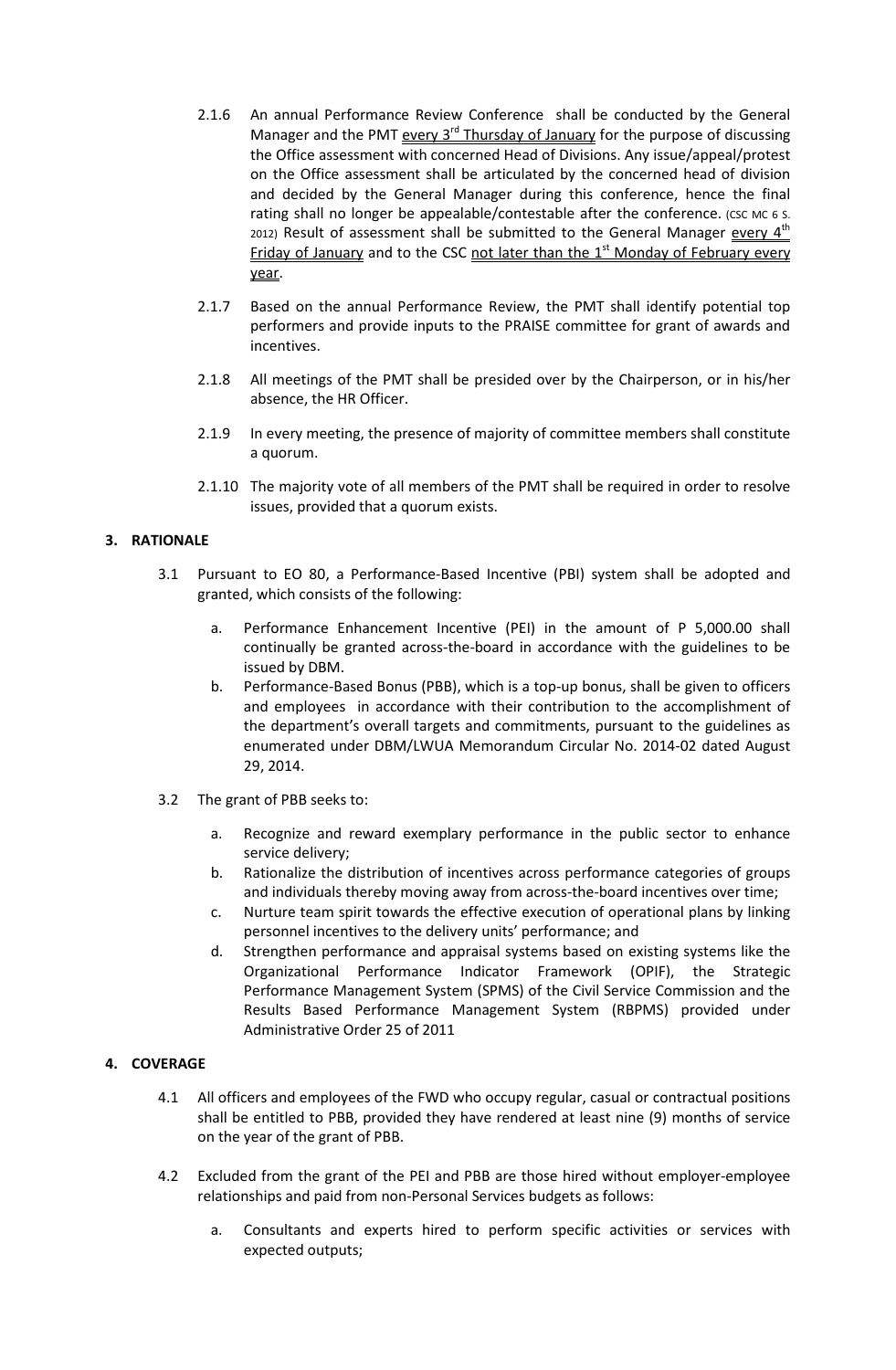- b. Laborers hired through job contracts (*pakyaw*) and those paid on piecework basis;
- c. Student laborers and apprentices;
- d. Individuals and groups of people whose services are engaged through job orders, contracts of service or others similarly situated; and
- e. Personnel found of administrative and/or criminal cases related to their work.

# **5. DEFINITION OF TERMS**

- 5.1 **Major Final Output (MFO)** the good or service that a water district is mandated to provide its external clients though the implementation of programs, activities and projects. It may be a single output or group of outputs targeted at the same organizational/sector outcome and capable of being summarized by a common performance indicator.
- 5.2 **Performance Indicator (PI)** a characteristic of performance (quality, quantity, timeliness or cost) that is to be measured and will illustrate the standard by which a water district is expected to deliver its MFO. Performance indicators should be verifiable, observable, credible and sustainable.
- 5.3 **Performance Target (PT)** a predetermined numerical target level of performance (quantity, quality, timeliness and cost of an output) against which actual performance can be compared.
- 5.4 **Delivery units** Departments and Divisions of the FWD responsible for the achievement of the FWD's MFO and committed to performance targets which are tracked by a reporting system within the year and verified by LWUA.
- 5.5 **Potability** the quality of water that renders it safe and fit for human consumption. FWD performance with respect to this indicator shall mean compliance to the Philippine National Standards for Drinking Water (PNSDW) and all issuances and guidelines by the Department of Health (DOH) and the Local Water Utilities Administration (LWUA)
- 5.6 **Adequacy and Reliability of Service** performance of FWD rated in accordance with 24/7 availability of supply, capacity to meet the present and future water demand
- 5.7 **Access and Coverage** performance of FWD in pursuing the goal of providing access and water service to the greater percentage of the population within its respective areas.
- 5.8 **Affordability** performance of FWD rated in accordance with its ability to ensure that its rates are kept affordable for the low income groups (LIG). It has been ascertained that a water consumption of 10 cubic meters per month will provide for the basic requirements of those in the LIG based on NSO and LGU data.
- 5.9 **Low Income Group (LIG)** the sector of residential consumers having the lowest capability to pay for water service. For this purpose, the minimum charge for  $\frac{y''}{z''}$ residential connection should not exceed 5% of the average income of the LIG in the service area. This is a measure of the reasonableness of rates and has been regarded as the maximum amount that this income group can pay for their monthly water bill.

## **6. ELIGIBILITY OF FWD TO PBB AND FY 2014 PERFORMANCE TARGETS**

- 6.1. To qualify for PBB, the following criteria must be complied with:
	- a. Achieve at least 90% of each one of their performance targets for the delivery of MFOs, Support to Operations (STO) and General Administration and Support Services (GASS) for the year;
	- b. Satisfy 100% of the good governance conditions set by the AO 25 Inter-agency Task Force (IATF) for CY 2014;
	- c. Payment of applicable taxes;
	- d. Rank performance of delivery units and the personnel with these units
- 6.2. The inability to meet any of the criteria above will render FWD ineligible for the PBB. Inconsistency and inaccuracy of the compliance reports/certifications made by the FWD may also be considered a ground for disqualification to the PBB, upon proper determination and due process.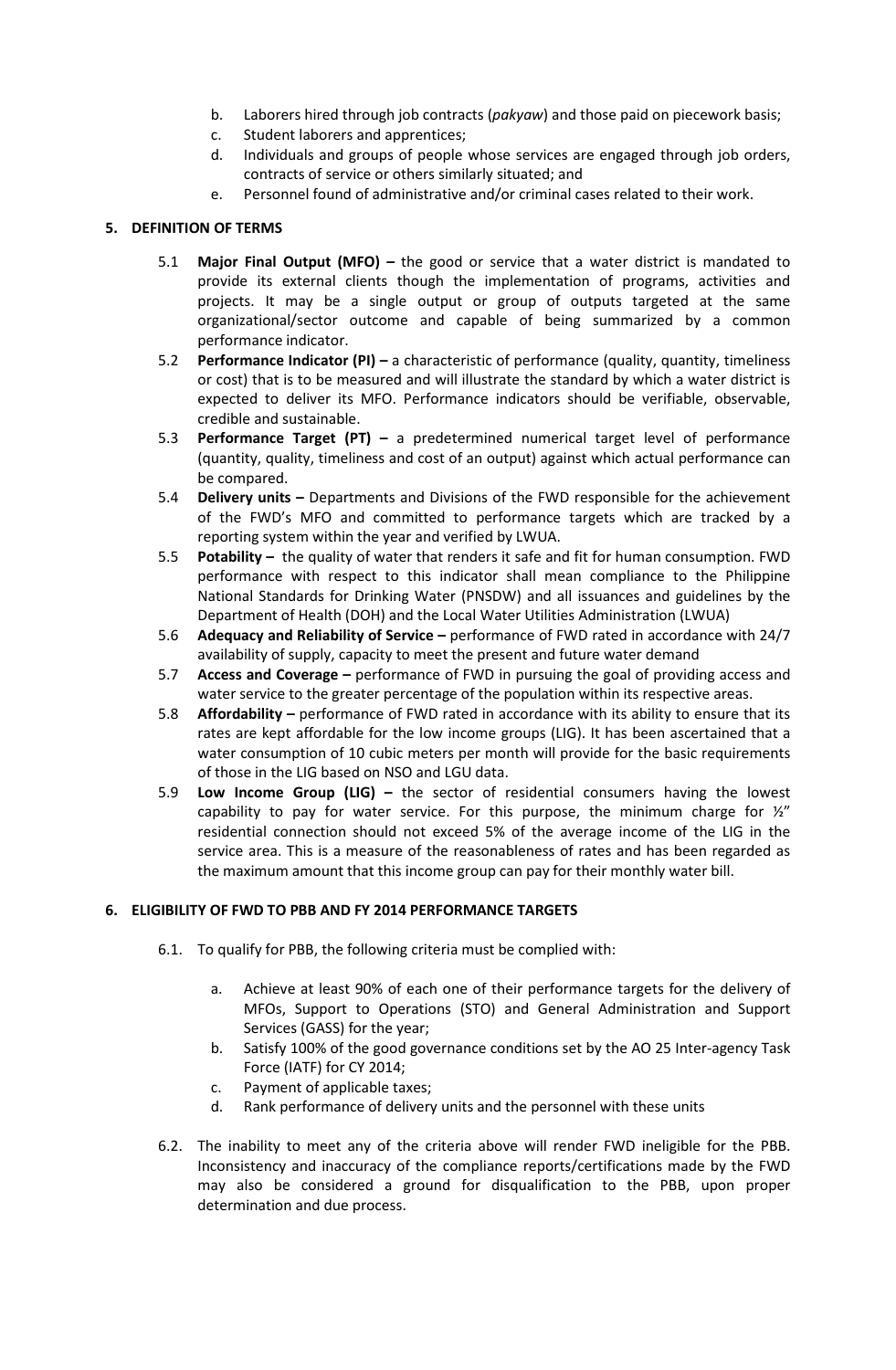- 6.3. FWD shall be evaluated based on the accomplishment of its committed targets which shall be set considering its existing performance indicators. LWUA shall evaluate the reasonableness of the FWD's targets based on its available resources (manpower, financial and facilities) and capability to provide necessary resources.
- 6.4. The performance targets for CY 2014 should indicate an improving trend over the CY 2013 accomplishments using the required Forms.

## **7. ELIGIBILITY AND RANKING OF DELIVERY UNITS**

7.1. Delivery Units of the FWD shall be grouped, as follows:

# **A. Water Facility/Distribution Service Management**

- 1) Commercial Services Division
- 2) Construction & Maintenance Division
- 3) Water Resources Division

## **B. Support to Operations and General Administration & Support Services**

- 1) Administrative Services Division
- 2) Finance Services Division
- 7.2. A Delivery Unit must have achieved at least 90% of each of the approved performance targets for the delivery of Major Final Outputs (MFOs) and the targets for Support to Operations (STO) and General Administrative and Support Services (GASS) specified in Form A.
- 7.3. The Delivery Unit must have satisfied 100% of the good governance conditions:
	- a. All employees under a Delivery Unit with Cash Advance must have been settled fully within the prescribed period; and
	- b. All employees under a Delivery Unit must have complied with the submission of SALN per RA 6713
- 7.4. Delivery Units in each work group shall be forced rank as follows:
	- A. Water Facility/Distribution Service Management

| RANKING                                    | PERFORMANCE OF CATEGORY OF DELIVERY UNIT |  |  |
|--------------------------------------------|------------------------------------------|--|--|
| Top 10%                                    | <b>BEST Delivery Unit</b>                |  |  |
| Next 25%                                   | <b>BETTER Delivery Unit</b>              |  |  |
| Next 65%                                   | <b>GOOD Delivery Unit</b>                |  |  |
| Excluded (0%)<br><b>POOR Delivery Unit</b> |                                          |  |  |

B. Support to Operations and General Administration & support Services

| RANKING       | PERFORMANCE OF CATEGORY OF DELIVERY UNIT |  |  |
|---------------|------------------------------------------|--|--|
| Top 10%       | <b>BEST Delivery Unit</b>                |  |  |
| Next 25%      | <b>BETTER Delivery Unit</b>              |  |  |
| Next 65%      | <b>GOOD Delivery Unit</b>                |  |  |
| Excluded (0%) | <b>POOR Delivery Unit</b>                |  |  |

7.5. The rating of the Delivery Units based on the actual accomplishment in the Performance Targets, based on the Performance Indicators and other accomplishments and contribution to the objectives and goals of the FWD, shall be the basis of ranking.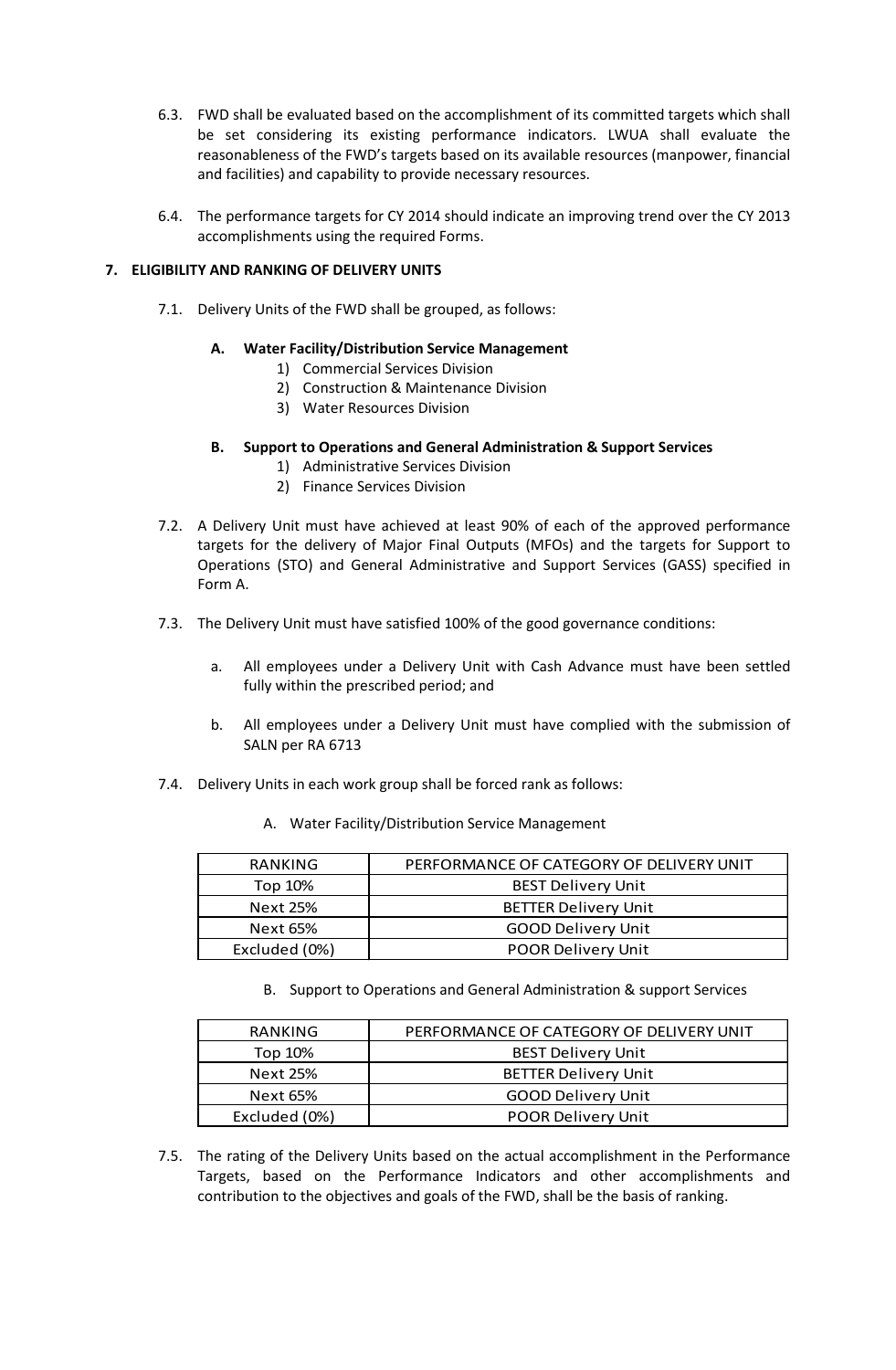7.6. Delivery Units that did not achieve at least 90% of their target in any one of the performance indicators shall no longer be included in the forced ranking and shall not be eligible to receive PBB.

## **8. ELIGIBILITY AND RANKING OF EMPLOYEES**

8.1. To qualify for PBB, an official or employee must have rendered at least nine (9) months of service on the year of the grant of PBB.

An employee who rendered a minimum of three (3) months but less than nine (9) months of service shall be eligible for the grant of PBB on a pro-rata basis based on the following table:

| % of PBB |
|----------|
| 90%      |
| 80%      |
| 70%      |
| 60%      |
| 50%      |
| 40%      |
|          |

- 8.2. He/she should have obtained a rating of at least "Satisfactory" in the rating periods covering the year of the grant of PBB. Individuals who receive a "Below Satisfactory" rating under the CSC-approved SPMS shall not be eligible to the PBB.
- 8.3. He/she must have achieved at least 90% of his/her target for the year.
- 8.4. He/she must have no outstanding cash advance/s as of November 30 of the current year.
- 8.5. He/she must have complied with the submission of SALN per RA 6713, on the current year.

## **9. PERFORMANCE RATING AND INDIVIDUAL PERFORMANCE**

- 9.1. Performance evaluation shall be done semi-annually.
- 9.2. Ranking of employees shall be based on the average rating up to 4 decimal places obtained by the employee.
- 9.3. Officials and employees who shall be on official travel, approved leave of absence or training or scholarship programs and who have already met the required minimum rating period of 90 days shall submit the performance commitment and rating report before they leave the office. (CSC MC  $6$  S. 2012)

For purposes of performance based benefits, employees who are on official travel, scholarship or training within a rating period shall use their performance ratings obtained in the immediately preceding rating period. (CSC MC 6 S. 2012) Performance of employees with less than 3 months for a rating period shall be rated accordingly, based on the actual number of months/days rendered, but shall not qualify to PBB for the given year.

9.4. Employees who obtained Unsatisfactory rating for one rating period or exhibited poor performance shall be notified and provided appropriate developmental intervention by the General Manager and supervisor (Division/Unit Head), in coordination with the HRM Office/Personnel Office, to address competency-related performance gaps. (CSC MC 6 S. 2012)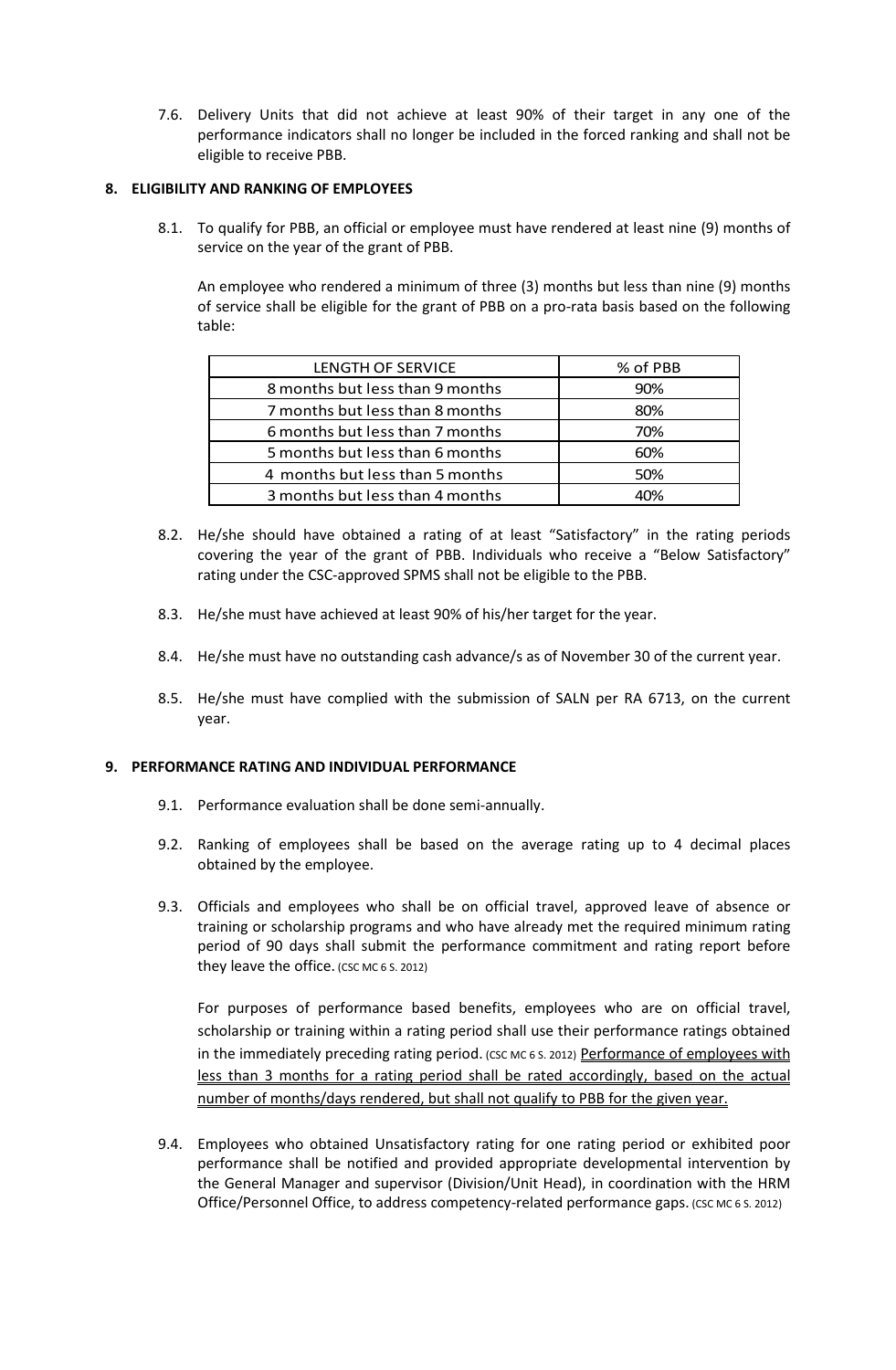If after advice and provision of developmental intervention, the employee still obtains Unsatisfactory or Poor rating/s in the immediately succeeding rating period, he/she may be dropped from the rolls. A written notice/advice from the head of office at least 3 months before the end of the rating period is required. (CSC MC 6 S. 2012)

- 9.5. The PMT shall validate the Outstanding performance ratings and may recommend concerned employees for performance-based awards. Grant of performance-based incentives shall be based on the final ratings of employees as approved by the Head of Office. (CSC MC 6 S. 2012)
- 9.6. Performance ratings shall be used as basis for promotion, training and scholarship grants and other personnel actions. (CSC MC 6 S. 2012)

Employees with Outstanding and Very Satisfactory performance ratings shall be considered for the above mentioned personnel actions and other related matters. (CSC MC 6 S. 2012)

- 9.7. Performance rating shall be based solely on records of accomplishment; hence, there is no need for self rating. Rating for planned and/or intervening tasks shall always be supported by reports, documents or any outputs as proofs of actual performance. In the absence said bases or proofs, a particular task shall not be rated and shall be disregarded.
- 9.8. The General Manager may adopt appropriate mechanism to assist him distinguish performance level of individuals, such as but not limited to peer ranking and client feedback.
- 9.9. The **average** of all individual performance assessments shall **not** go higher than the collective performance assessment of the Office.
- 9.10. Each employee is rated on the basis of the levels of performance set below:
	- a. For Quantity:
		- 5 if performance/accomplishment met 100% of target
		- 4 if performance/accomplishment met 91% to 99% of target
		- 3 if performance/accomplishment met 75% to 90% of target
		- 2 if performance/accomplishment met 51% to 74% of target
		- 1 if performance/accomplishment met 0% to 50% of target
	- b. For Efficiency and Timeliness:
		- 5 if performance/accomplishment exceeded target
		- 3 if performance/accomplishment met target
		- 1 if performance/accomplishment failed to meet target
- 9.11. For accomplishment pertaining to money or accuracy, a rating of 5 shall be given for those who met targets or 1 for those who failed or fell short of the target applies.

For purposes of rating, the quantity, efficiency and timeliness of employees on training or scholarship grant, Maternity Leave (ML), Paternity Leave (PL), Sick Leave (SL) for five (5) days or more supported with a medical certificate, and/or has availed of Compensatory Time Off (CTO), shall not be taken against the employee. However, total number of target shall still be indicated, with remarks as to the reason of exemption, as earlier mentioned.

9.12. In determining the levels of performance of each employee for attendance and punctuality, the following shall be observed: